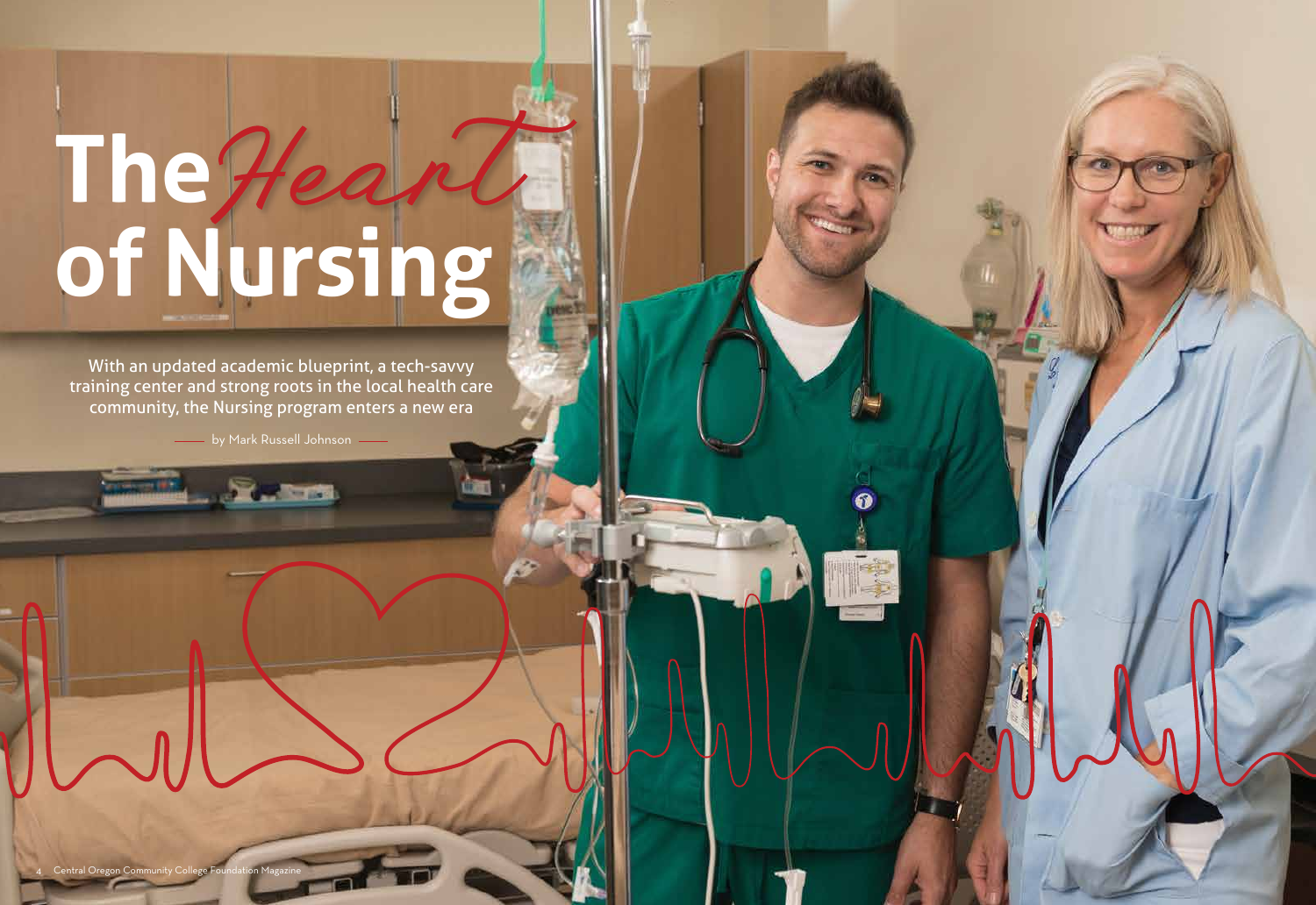





**S**<br>rogation scen tanding in a control room the size of an ample walk-in closet, Tony Russell looks out through the expanse of a broad two-way mirror à la *Law & Order* interrogation scenes — into a lab room next door where a bedridden mannequin lies open-mouthed, staring at the ceiling. This room is where the "brains" of the high-tech simulation dummy come to life, where the voice, the moans and vomiting sound effects are piped-in through a microphone, where breathing sounds and coughs are created, where the pulse finds its beat. It makes for a very realistic lesson as nursing students set up IVs or insert catheters into an otherwise rubbery, indifferent patient.

Their training, Russell explains, gains further realism from COCC staffers who volunteer to play the part of concerned family members. "Sometimes the family members are compliant, sometimes they're just well-meaning and get in the way, sometimes they're ridiculous," he says. He himself has played many such roles, including the guy who's accidentally hampering things and the guy who's skeptical of younger nurses' abilities.

Nursing faculty fill in as no-nonsense physicians. Occasionally, there's a solemn chaplain. It's immersive, stressful stuffand vital to getting students prepped for their careers ahead.

Russell, the outgoing Nursing department chair, was brought in two years

ago to take a successful but strained program and guide it forward. With a buttoned-down business background and a genial manner that suggests he could be, say, a literature professor (which he actually is), he's proud of what the department has created together. He points to the caliber of students' national exam scores as a much-prized metric.

"The rate at which they pass their NCLEXs is extremely high," he says. "We're consistently 10 points above the national average." Scores and SIM (simulation) mannequins aside, there's a lot in motion with the current nursing education at COCC, an updated structure that's built on the sturdy foundation of a long-running, experienced program.

#### **DEEP ROOTS & FRESH GROWTH**

The College was still in its infancy and piggybacking on Bend High's downtown campus when it first introduced the Nursing program in 1954. Sixteen students, all women, comprised that original cohort. At the time, it wasn't clear if a flood of new nurses would oversaturate the region.

But that original teaching partnership formed with area hospitals, including St. Charles — then a stout brick structure rising above the basalt outcropping of "Hospital Hill" — evolved from a training conduit into a reliable, steady pipeline for a growing region. Today, students still perform all clinical rotations with



St. Charles Health System (SCHS), putting them on the frontlines while they work toward their degree.

The Nursing program picked up speed in 2012. That year, the College finished construction of the Health Careers Center, a glassy, modern facility built with a voter-approved bond that nearly doubled the learning space. "We built this place to get bigger," says Russell.

#### "And we got as big as we could get very quickly."

Each year, 96 students — 48 in their first year and 48 second-years — don lab coats and stethoscopes and dive into their intensive studies. Labs and lectures, led by seven faculty members, take place on the building's third floor, where carbon-copy SCHS hospital rooms (right down to the make and model of the beds) set the stage for realistic lessons.

Clinical rotations begin almost immediately. "I love how immersive our program has become," says Kelly Soto, a 2018 graduate and Foundation scholarship recipient. "We're put into

clinical just weeks into our first term of first year." Right out of the gate, students are learning up-close fundamentals and making assessments. COCC professors follow along to monitor and assist.

By the end of the first year, students are qualified as certified nursing assistants (CNAs). It's a new design that allows them to accrue credentials while conducting their studies. They can work



**DONATIONS IN ACTION**

Thanks to COCC Foundation donor support, 11 designated Nursing scholarships will be awarded for the 2018-19 academic year, totaling some \$50,000.

part-time as CNAs or licensed practical nurses, typically on weekends, if they so choose.

Year two ratchets up the clinicals, culminating with a capstone experience: four weeks of working hip-to-hip with a nurse. And, at the end, students are not only holding an associate degree, they're confident, capable and have seen plenty. Most of them, says Jane Morrow, Nursing